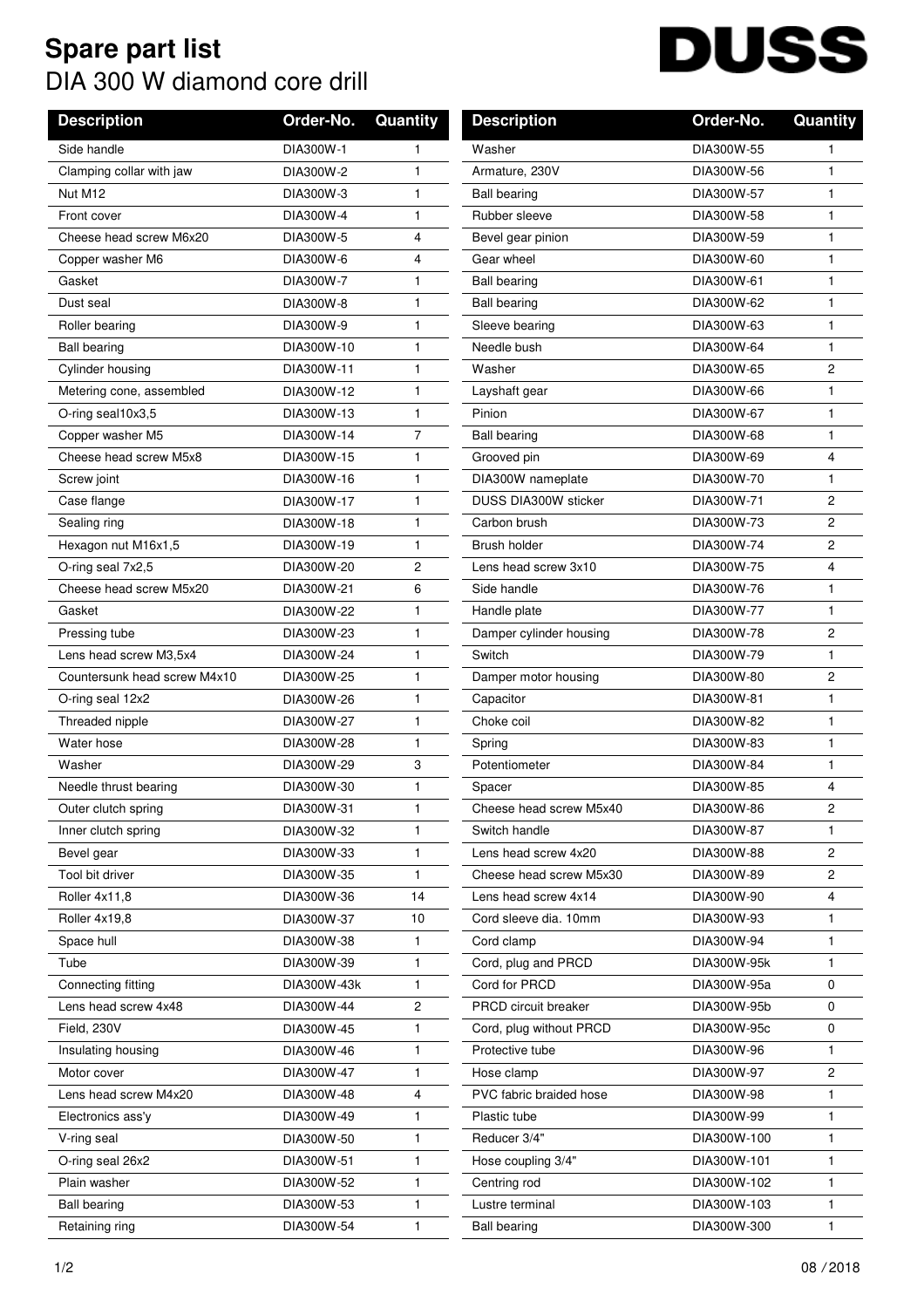## **Spare part list** DIA 300 W diamond core drill



|             | <b>Description</b>                                        | Order-No.   | Quan |
|-------------|-----------------------------------------------------------|-------------|------|
| DIA300W-301 | Retaining ring                                            | DIA300W-306 |      |
| DIA300W-302 | Washer M7                                                 | DIA300W-307 |      |
| DIA300W-303 | Fixing bracket                                            | DIA300W-308 |      |
|             |                                                           |             |      |
|             |                                                           |             |      |
|             | <b>Order-No. Quantity</b><br>DIA300W-304k<br>DIA300W-305k |             |      |

| <b>Description</b> | Order-No. Quantity |  |
|--------------------|--------------------|--|
| Retaining ring     | DIA300W-306        |  |
| Washer M7          | DIA300W-307        |  |
| Fixing bracket     | DIA300W-308        |  |
|                    |                    |  |